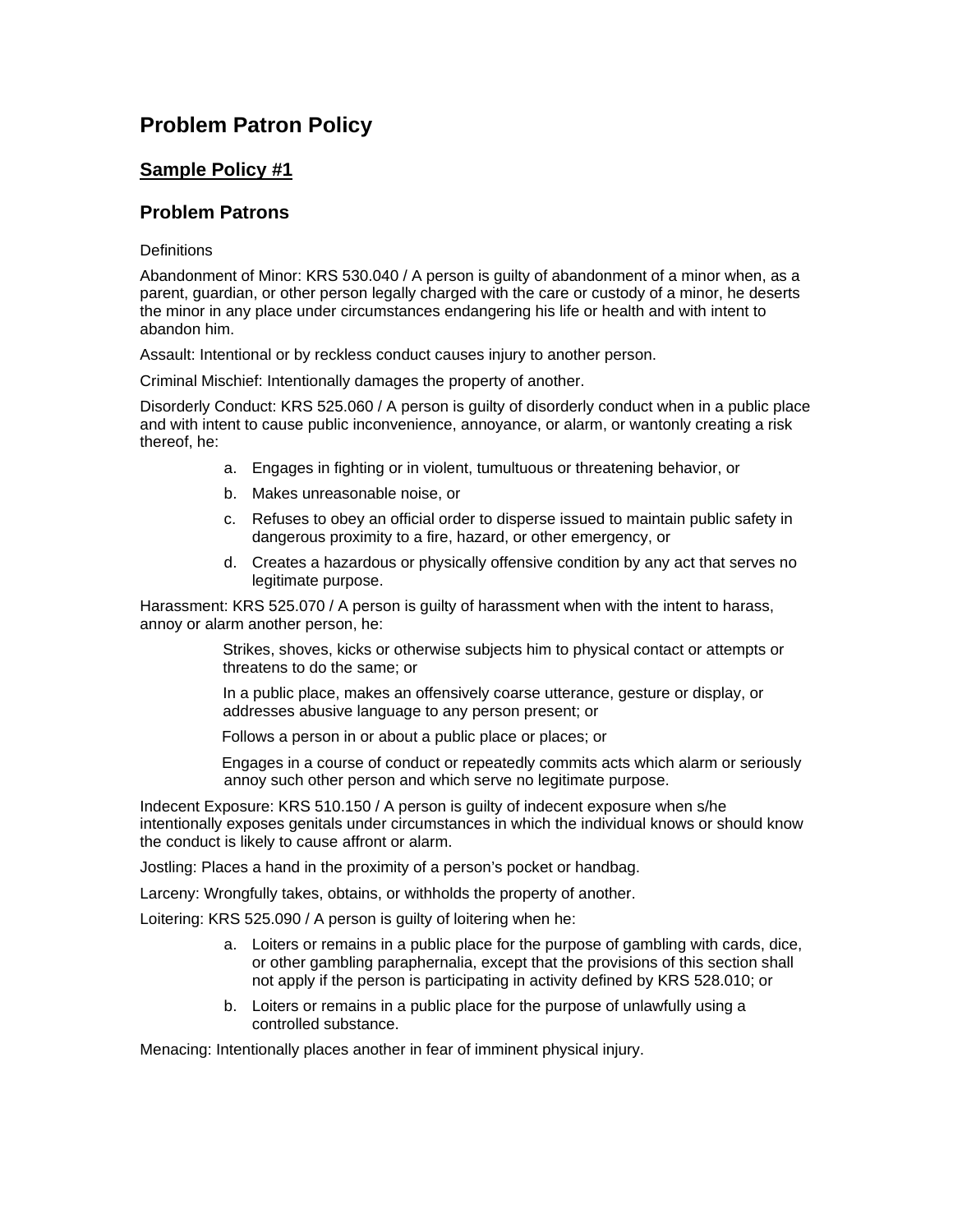Public Intoxication: KRS 525.100 / A person is guilty of public intoxication when he appears in a public place manifestly under the influence of alcohol, or a controlled substance, or other intoxicating substance, not therapeutically administered, to the degree that he may endanger himself or other persons or property, or unreasonably annoy persons in his vicinity.

Public Lewdness: Intentionally exposes the private or intimate parts of the body in a lewd manner in a public place.

Trespass: Knowingly enters or remains unlawfully (see) in or upon premises.

Unlawfully Remains: A person who, regardless of his intent, enters or remains in or upon premises, which are at the time, open to the public does so with license and privilege UNLESS HE DEFIES A LAWFUL ORDER NOT TO ENTER OR REMAIN, PERSONALLY COMMUNICATED TO HIM BY THE OWNER ON SUCH PREMISES OR OTHER AUTHORIZED PERSON.

#### Complaints:

#### Regarding Personnel---

The single most important function of the library is to serve the public. This requires, on the part of the library employee, a commitment to meeting the informational needs of library users. Respect, courtesy, patience, tact and a diligence in the use of the library's resources are necessary attributes of the library employee's relations with the public. Offensive language, such as swearing, obscenities, shouting, ethnic slurs, etc., on library property will not be tolerated.

If a patron wishes to lodge a complaint against a library employee, that patron should be directed to the Library Director. In the Director's absence, the patron may be asked if he/she would like to contact the Director later or speak with the Assistant Librarian. If the complaint is against the Director, the patron should be given the name of the President of the Board of Trustees.

#### Regarding Policies---

All library users have a right to question general library procedures and policies. If a patron wishes to challenge or discuss a particular library policy, he/she should be shown the policy as written in the Policies and Procedures Manual of the Bell County Public Library System, and invited to discuss the matter further, if need be, with the Director.

#### Regarding Selection of Materials---

All library users have a right to question general library procedures and policies. If a patron wishes to complain about a book, video, or other library material, the librarian on duty should remain calm and be receptive and nonjudgmental, offer to show the patron the policy on book<br>selection in the Policies Manual of the selection in the Citizen selection in the Tanual and give him/her a copy of the Citizen's Request for Reconsideration of an Item form. Point out that the complaint form must be completely filled out and signed to be considered. Give the completed form to the Director.

## **Sample Policy #2**

## **Problem Customer**

In dealing with the public, it is not usual to encounter difficult customers. To the extent that these customers exhibit criminal activity, whether felony or misdemeanor, the library is responsible for taking appropriate action, such as call the police. It is the responsibility of the library to ensure a safe place for the use of its customers and work of its staff.

Staff is urged to recognize the difference between true problem customers and the merely pesky customer. A certain degree of acceptance must be given to those unpleasant customers who are not breaking the law by their behavior but are disagreeable in manner and/or actions. Staff is not expected to allow them to interrupt their work, but is expected to treat them fairly.